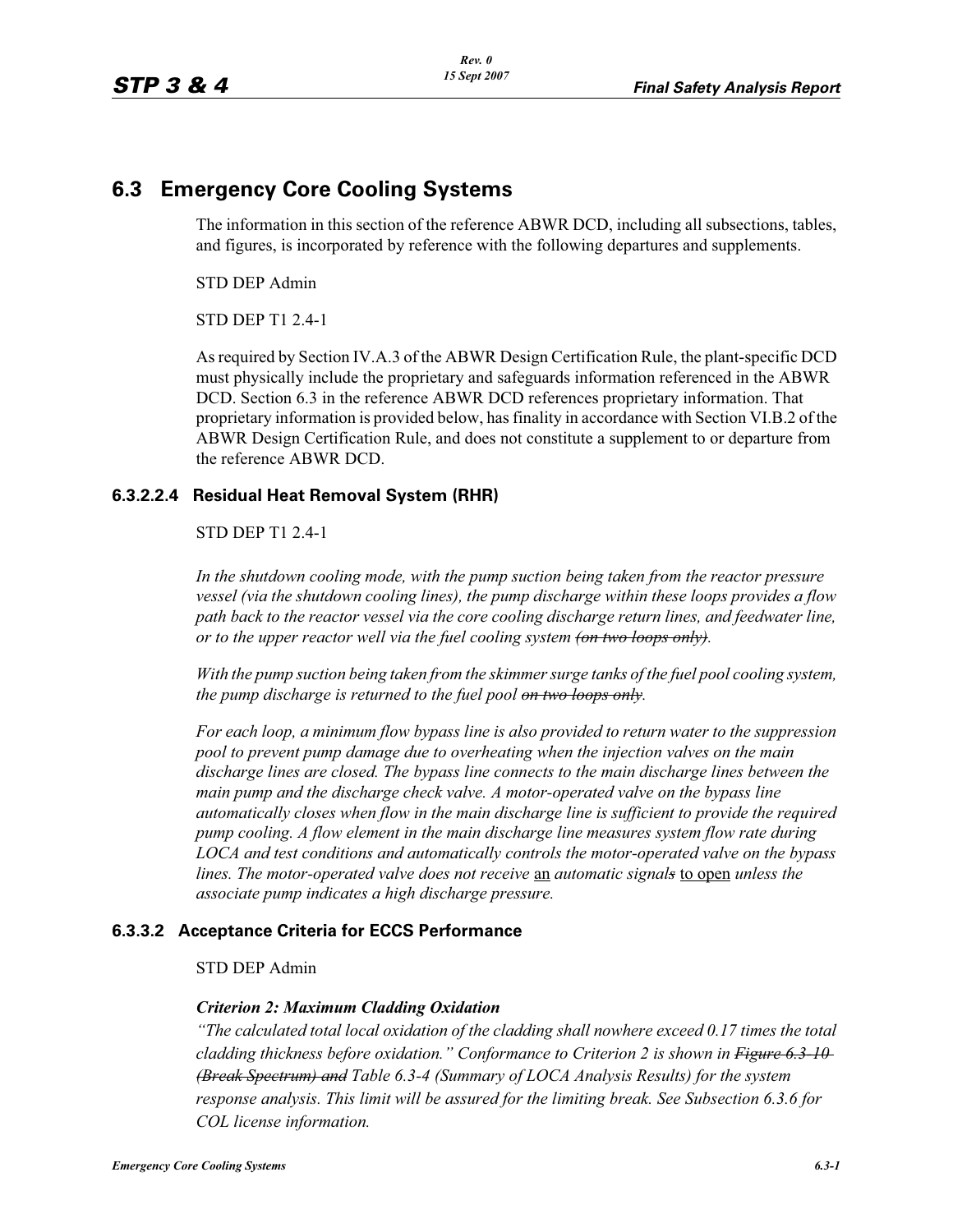#### *Criterion 4: Coolable Geometry*

*"Calculated changes in core geometry shall be such that the core remains amenable to cooling." As described in Reference 6.2-1* 6.3-1*, Section III.A, conformance to Criterion 4 is demonstrated by conformance to Criteria 1 and 2.*

#### *Criterion 5: Long-Term Cooling*

*"After any calculated successful initial operation of the ECCS, the calculated core temperature shall be maintained at an acceptably low value and decay heat shall be removed for the extended period of time required by the long-lived radioactivity remaining in the core." Conformance to Criterion 5 is demonstrated generically for GE BWRs in Reference 6.2-1* 6.3-1*, Section III.A. Briefly summarized, for any LOCA, the water level can be restored to a level above the top of the core and maintained there indefinitely.*

# **6.3.3.10 Severe Accident Considerations**

#### STD DEP Admin

*If the LPFL is not initiated in time to prevent core damage*, LPFL injection is still beneficial *by enhancing cooling and preventing radioactive heating from the core debris. If injection is*  initiated prior to vessel failure, melt progression may be arrested in-vessel. However, if vessel *failure occurs, debris will relocate from the vessel breach into the lower drywell. Water flowing into the lower drywell will cover the core debris and enhance debris cooling.*

# **6.3.6 COL License Information**

# **6.3.6.1 ECCS Performance Results**

The following site-specific supplement addresses COL License Information Item 6.6.

The exposure-dependent MAPLHGR, peak cladding temperature, and oxidation fraction for each initial core bundle design based on the limiting break size will be provided as an amendment to the FSAR in accordance with 10 CFR 50.71(e) at least one year prior to fuel load. The analysis will reflect the final fuel design for the initial core loading. (COM 6.3-1)

# **6.3.6.2 ECCS Testing Requirements**

The following site-specific supplement addresses COL License Information Item 6.7.

In accordance with the Technical Specifications, a test will be performed every refueling outage in which each ECCS subsystem is actuated through the emergency operating sequence. The test procedure will be developed consistent with the plant operating procedure development plan, which was provided to the NRC in ABWR Licensing Topical Report NEDO-33297, "Advanced Boiling Water Reactor (ABWR) Procedures Development Plan," dated January 19, 2007. This will be developed and available for NRC review prior to fuel receipt. (COM 6.3-2)